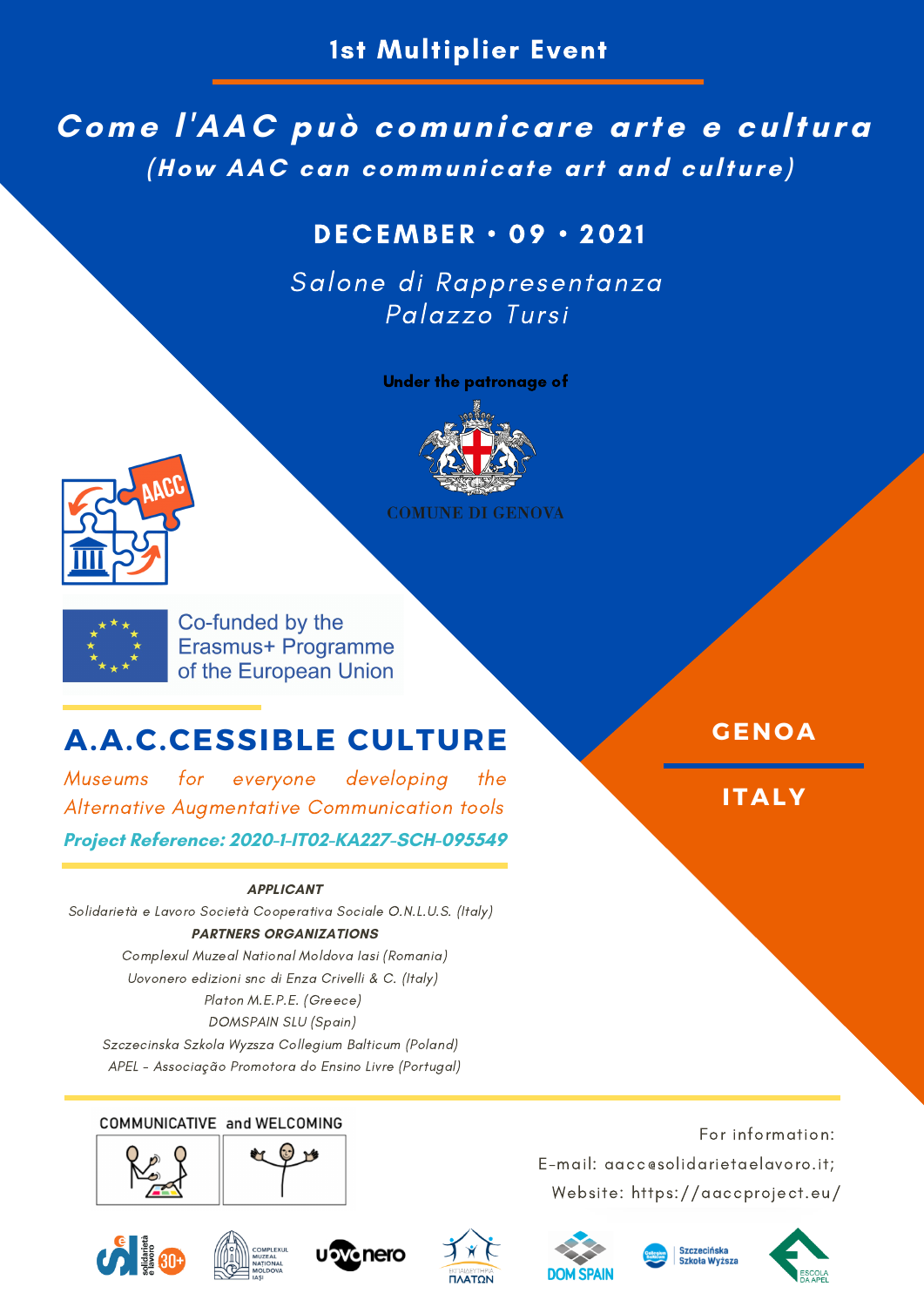Co-funded by the Erasmus+ Programme of the European Union



# **EVENT PROGRAM**

## DECEMBER• 09 • 2021

Presentation of the project A.A.C.Cessible culture: Museums for everyone developing the Alternative Augmentative Communication tools, to encourage the fruition of the museum heritage to young people with communication and learning deficits, including recently immigrated children, through the strategies of Augmentative Alternative Communication (AAC).

On this occasion will be presented the project First Intellectual Output (IO1): the definition of the strategies and tools of Augmentative Alternative Communication to communicate cultural heritage and for the creation of a European educational model, in a dialogue between schools and institutions.

## Institutional greetings **03:00 PM**

Speakers:

- Piera Castagnacci Direction of Cultural Marketing Activities Municipality of Genoa
- Gianluca Saba Office Manager International Relations Office Municipality of Genoa
- Serena Bertolucci Director of Fondazione per la Cultura di Palazzo Ducale
- Stefano Dagnino President of Solidarietà e Lavoro SCS O.N.L.U.S.

COMMUNICATIVE and WELCOMING





A.A.C.Cessible culture: **Museums for everyone developing the Alternative Augmentative Communication tools PROJECT REFERENCE: 2020-1-IT02-KA227-SCH-095549**